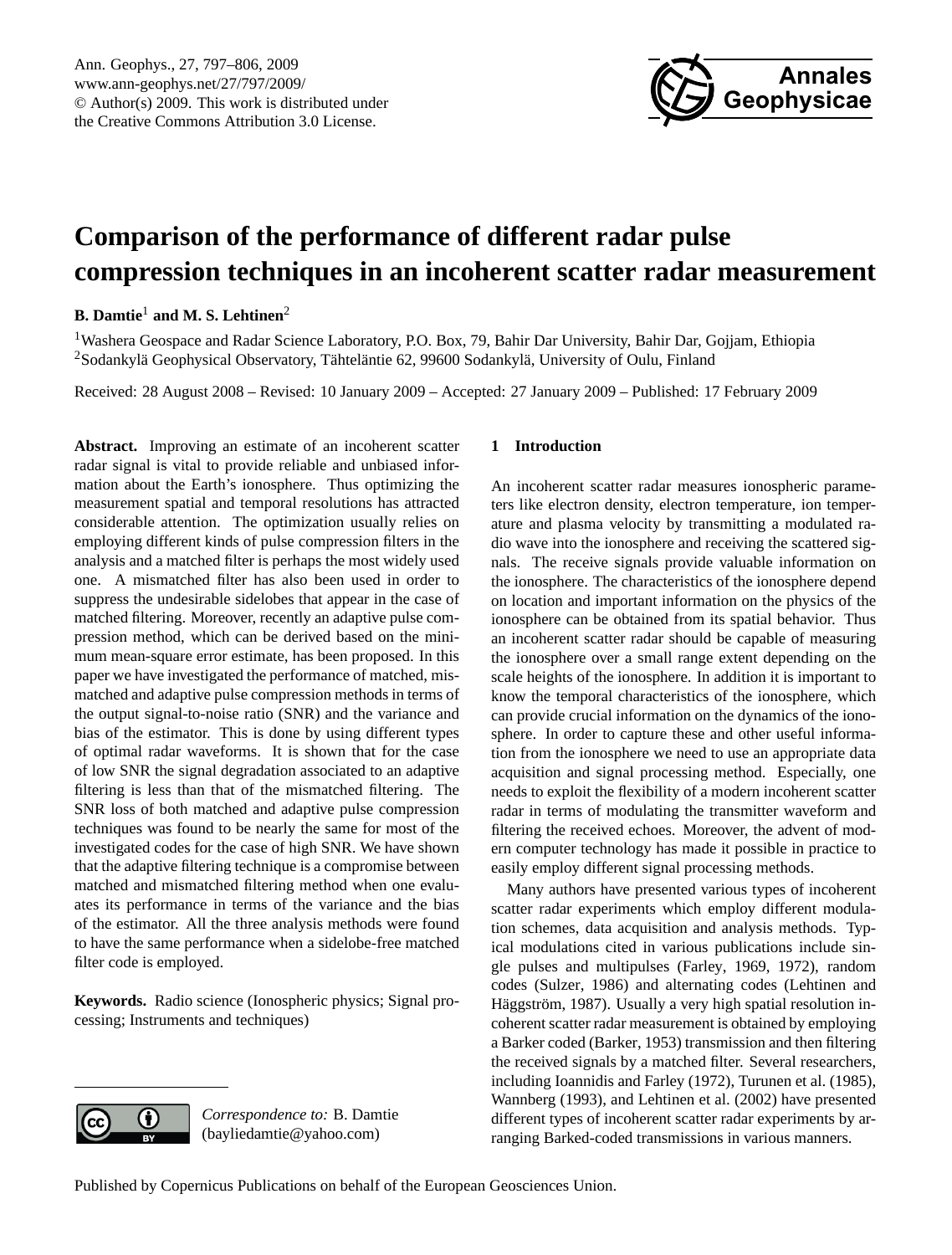

<span id="page-1-1"></span>**Fig. 1.** Schematic diagram that shows the spatial and temporal projections of a sample at the output of the matched filter.

Decoding of Barker-coded incoherent scatter radar measurements is usually carried out in amplitude domain by employing a filter, which has an impulse response of the inverse replica of the corresponding transmitted waveform. In this arrangement we can see that each individual sample at the output of the matched filter equals the weighted sum of the impulse response of the ionosphere illuminated by the transmission in a time duration limited by the bandwidth of the filter. One usually considers the impulse response of the ionosphere at a specific gate to be stationary during the passage of the transmitted pulse through it. Based on this assumption it is easy to see that each individual sample at the output of the matched filter is mainly the weighted sum of the impulse response of the ionosphere from a specific nominal range gate. However, we also get unwanted contributions from neighbouring non-nominal range gates, depending on the nature of the ionosphere.

Different methods of eliminating these unwanted contributions in Barker-coded transmission and other binary phase radar waveforms have been presented. [Key et al.](#page-9-8) [\(1959\)](#page-9-8) have used weighting networks that are placed after the standard matched filter, which reduces the sidelobes to an arbitrary low level. A method of eliminating the sidelobes in periodic binary phase codes by means of mismatched filtering has been presented by [Rohling and Plagge](#page-9-9) [\(1989\)](#page-9-9). However, this mismatched filtering and the references within has an associated SNR losses. Binary phase codes that give minimum possible SNR losses when filtered with their aperiodic inverse filters are available in [Rupretcht and Rupf](#page-9-10) [\(1996\)](#page-9-10).

The present authors have carried out an exhaustive computer search of optimal binary phase code-mismatched filter

pairs up to a code length of 25 and the advantages of eliminating the sidelobes in the analysis of an incoherent scatter measurement were demonstrated in practice by [Lehtinen](#page-9-11) [et al.](#page-9-11) [\(2004\)](#page-9-11) and the reference within. The present authors have also extended these kinds of investigations to aperiodic quadriphase codes [Damtie et al.](#page-9-12) [\(2008\)](#page-9-12). In all these works it is shown that a mismatched filter can have a substantial SNR losses in the case of some binary radar waveforms. Recently, have proposed that adaptive filtering technique can also be used to carry out pulse compression without creating unwanted sidelobes.

The purpose of this paper is to compare the performance of the matched, mismatched and adaptive pulse compression methods by considering different types of optimal codes and also for different SNR values. This is carried out by using a metric that includes the output SNR and the bias and variance of the estimator.

# **2 Review of different radar pulse compression techniques**

We shall base our discussion on a pulsed incoherent scatter radar measurement and also consider a discrete real signal. Each individual signal  $s(n)$  of the radar echo that reaches the receiver at a particular discrete time index  $n$  may be described by

<span id="page-1-0"></span>
$$
s(n) = \sum_{k=0}^{N-1} x(n-k)p(k) + \xi(n),
$$
 (1)

where  $x(n-k)$  is a random variable that represents scatter amplitude from a single pulse,  $p(k)$  is the transmitted radar waveform (the high frequency carrier signal is excluded in this formulation without any loss of information for our purpose) and  $\xi(n)$  is the additive noise. In this work the index n is equivalent to  $n$  times the sampling time interval and it can be translated into range. It is easy to see that each individual receive signal  $s(n)$  contains contributions from different range gates (i.e.  $x(n)$ ,  $x(n-1)$ , ...,  $x(n-N+1)$ ), where N denotes the length of the transmitted code.

It is common to use a suitable filter to enhance the output SNR. In other words the signal described by Eq. [\(1\)](#page-1-0) should be decoded by using an appropriate decoding filter. If we denote the impulse response of this filter by  $h(n)$  the filtered signal, denoted here by  $y(n)$ , at the output is commonly described by (see for example a textbook by [Hayes](#page-9-13) [\(1996\)](#page-9-13))

<span id="page-1-2"></span>
$$
y(n) = \sum_{k'=0}^{N-1} h(k')s(n-k').
$$
 (2)

Here we have considered that the length of the decoding filter is equal to the transmission waveform and this means that the filter coefficients are  $h(0), h(1), ..., h(N-1)$ . Also, the index is chosen to make  $y(n)$  to correspond to the nominal range gate, which gets maximum illumination time during the passage of the transmitted pulse.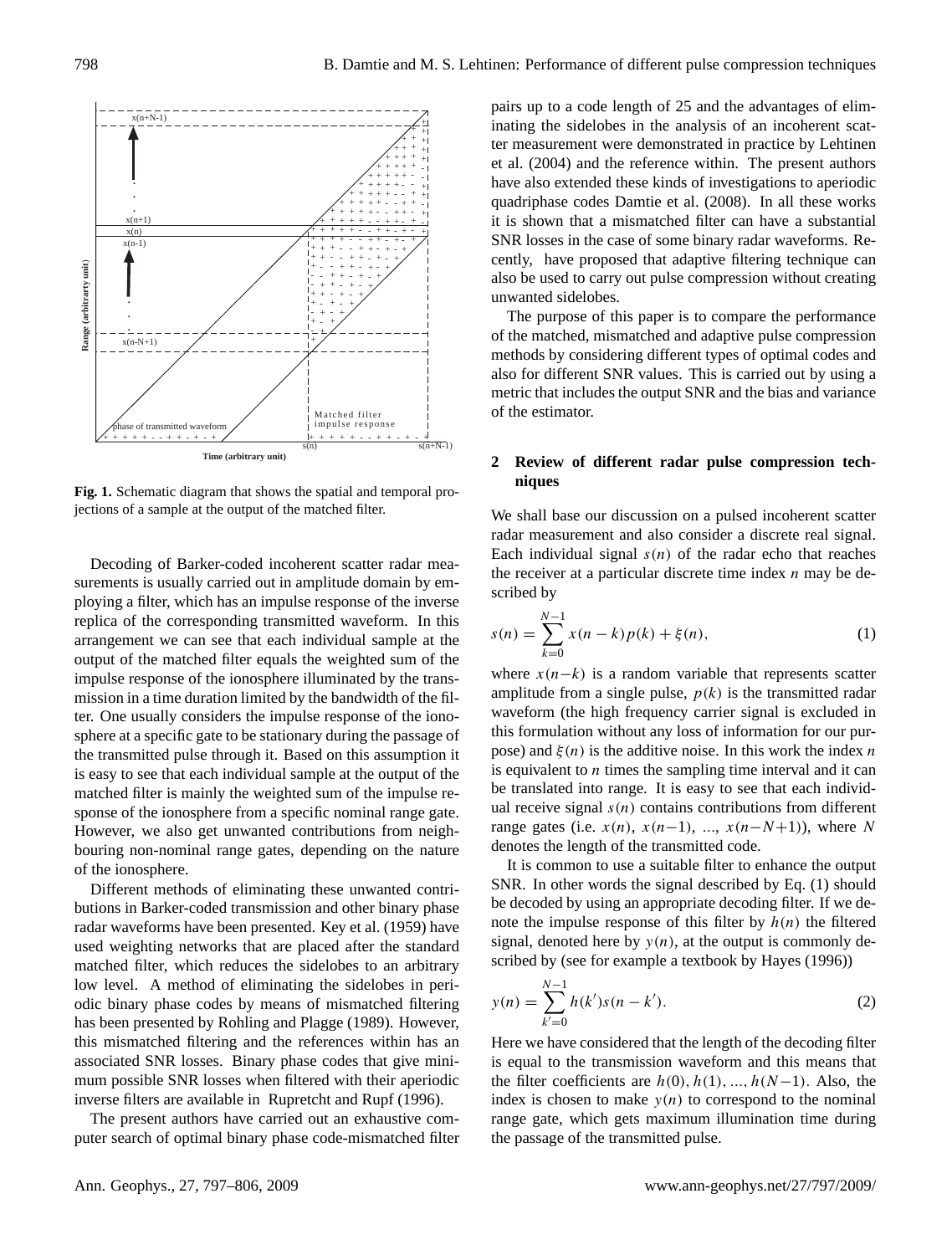

<span id="page-2-0"></span>Fig. 2. Output signal waveforms from different radar pulse compression techniques; top panel: matched filter output, middle panel: mismatched filter output, and bottom panel: adaptive filter output.

# **2.1 Matched and mismatched pulse compression techniques**

Matched filtering is perhaps the most popular and widely used filtering method in a radar system. The principle is describe in many publications including a textbook by [Clarkson](#page-8-1) [\(1993\)](#page-8-1) and the reference therein. The impulse response of a matched filter, denoted here by  $h_m(n)$ , is simply the inverse replica of the transmitted waveform and that is

$$
h_m(n) = p(-n). \tag{3}
$$

For comparison purpose, we illustrate how a matched filter works by considering a simplified incoherent scatter mea-surement scenario. The schematic in Fig. [1](#page-1-1) shows how a particular sample at the output of a filter that matches the transmission can be projected into the spatial and temporal extension of the ionosphere. In other words it depicts how the signals  $s(n)$ ,  $s(n+1)$ , ...,  $s(n+N-1)$  in the right side of Eq. [\(2\)](#page-1-2) are related to the true impulse response of the target at different range gates (i.e.  $x(n)$ ,  $x(n-1)$ , ...,  $x(n-N+1)$ ) contained in Eq. [\(1\)](#page-1-0). In this kind of arrangement we can see that the output signal mainly comes from the nominal range gate  $x(n)$  when we assume that the signal does not change significantly during the passage of the transmitted pulse through it. This can be clearly seen in Fig. [1](#page-1-1) from the phase patterns of the transmission at different range gates in conjunction with the impulse response of the receiver. However, there is also a small contribution from the non-nominal range gates depending on the nature of the transmission waveform. For example, for the 13-bit Barker code transmission in Fig. [1](#page-1-1) one can readily identify that there will be a small contribution from  $x(n-N+1)$ ,  $x(n-N+3)$ , ...,  $x(n+N-1)$ .

Mismatched filtering technique is a method of pulse compression that does not produce unwanted sidelobes. An appropriate mismatched filter can be constructed by exploiting the characteristics of the transmission waveform as presented in [Damtie et al.](#page-9-12) [\(2008\)](#page-9-12). Its impulse response, denoted here by  $\lambda_{\text{mis}}(n)$  is given by

$$
\lambda_{\text{mis}}(n) = \lim_{M \to \infty} \frac{1}{M} \sum_{k=0}^{M-1} \frac{N}{\hat{\mathbf{P}}(k)} e^{-i2\pi nk},\tag{4}
$$

where  $\hat{\mathbf{P}}(k)$  and  $N/\hat{\mathbf{P}}(k)$  are the discrete Fourier transforms of  $p(n)$  and  $\lambda_{\text{mis}}(n)$ , respectively, and M is the length of the discrete Fourier transform.

#### **2.2 Adaptive pulse compression technique**

An adaptive signal processing is a widely known signal processing technique and it has been used in various applications. The general theory of adaptive signal processing is old and it can be obtained from various publications including the widely cited textbook by [Widrow and Stearns](#page-9-14) [\(1985\)](#page-9-14). Many researchers have showed the applications of adaptive signal processing in a radar system. In the case of incoherent scatter radar measurement [Wen et al.](#page-9-15) [\(2005\)](#page-9-15) have used adaptive filtering to separate an incoherent scatter signal from a meteor echo. This has been done by determining the impulse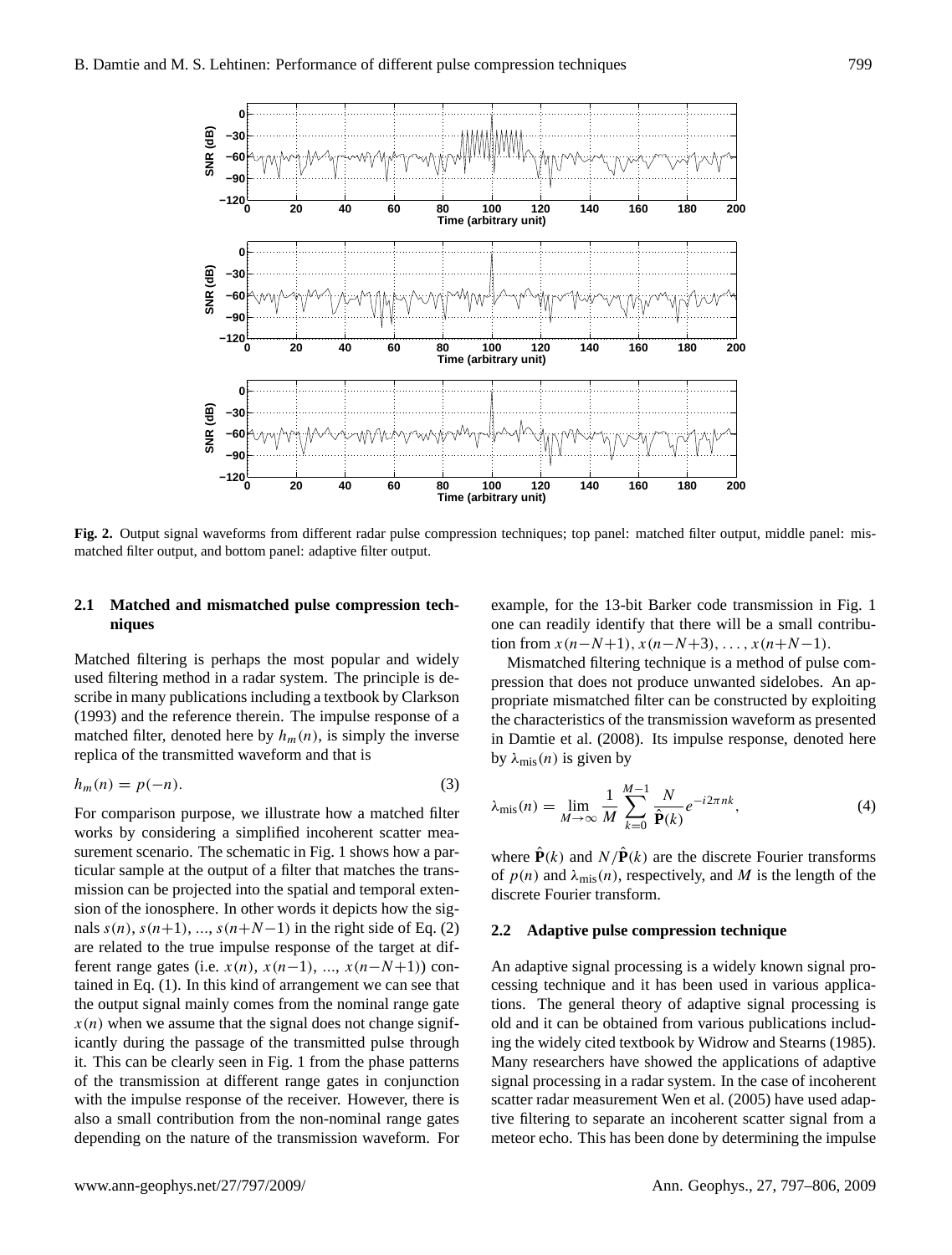

<span id="page-3-1"></span>**Fig. 3.** SNR losses associated to the mismatched ( $R_{\text{mis}}$ ) and adaptive ( $R_a$ ) pulse compression methods; top panel (for the case of high SNR): mismatched filtering (solid line with o), adaptive filtering (broken line with \*), bottom panel (for the case of low SNR): mismatched filtering (solid line with o), adaptive filtering (broken line with \*).

response of an appropriate filter in accordance with the nature of the scattered signal. These authors have used a filterbank to facilitate the analysis in practice. Recently a comprehensive presentation of an adaptive radar signal processing has been published in a textbook by [Haykin](#page-9-16) [\(2007\)](#page-9-16).

Radar pulse compression by means of adaptive signal processing has been proposed recently as another alternative to suppress the unwanted sidelobes in the analysis of a radar measurement. and the reference therein have showed how to estimate the impulse response of a radar target using an adaptive pulse compression technique. Their predictive deconvolution approach is based on the minimum mean square error (MMSE) estimation theory as presented in a textbook by [Kay](#page-9-17) [\(1993\)](#page-9-17).

The basic idea of the minimum mean square error (MMSE) adaptive pulse compression method is to replace  $h(n-k')$  in Eq. [\(2\)](#page-1-2) by  $w_a(n-k')$  whose filter coefficients varies in accordance with the characteristics of the input signals  $s(n)$ ,  $s(n+1)$ , ...,  $s(n+N-1)$ . This means that a filter with different impulse response is used to obtain the estimate of each range gate. The mathematical formulation of this kind of filter can be simplified using matrix notation. By considering the impulse response of the target at different range gates to be uncorrelated to each other (i.e.  $E(x(n)x(n'))=0$ , for  $n \neq n'$ ) and also the background noise to be white, the impulse response of the adaptive filter, which gives the estimate of  $x(n)$ , can be expressed by (see for detailed mathematical derivation)

<span id="page-3-0"></span>
$$
\mathbf{w}_a^n = \rho(n)(\mathbf{C}_n + \sigma^2 \mathbf{I})^{-1} \mathbf{P},\tag{5}
$$

where  $\sigma^2$  denotes the noise power,  $\rho(n)=E(x^2(n))$  is the average power of  $x(n)$ ,  $P=[p(0), p(1), ..., p(N-1)]$ represents the transmission waveform, **I** is an identity matrix,  $\mathbf{C}_n = \sum_{n'= -N+1}^{N-1} \rho(n+n') \mathbf{P}_{n'} \mathbf{P}_{n'}^T$  and  $\mathbf{w}_a^n = \{w_a^n(0), w_a^n(1), \dots, w_a^n(N-1)\}.$  Here  $\mathbf{P}_{n'}$  contains the elements of the transmitted waveform shifted by  $n'$ samples and the remainder zero-filled and  $T$  is the transpose. One can see from Eq. [\(5\)](#page-3-0) that the values of the elements of  $w_a^n$  are calculated from the noise power and using an initial estimate of the scattered signal power. The adaptive filtering is carried out in an iterative manner and its convergence can be faster by making use of an optimized initial signal power estimator. The algorithm for an adaptive filtering pulse compression method is nicely illustrated by and for our purpose we can summarize the technique in the following manner:

- 1. Obtain an initial estimate of the signal power  $\rho(n)$  for all range gates from the sample sequence  $s(1), s(2), \ldots, s(m)$  using an optimal power estimator.
- 2. Estimate the associated noise power  $\sigma^2$ .
- 3. Calculate the corresponding  $w_a^n$  using Eq. [\(5\)](#page-3-0) for each range gate.
- 4. Carry out the adaptive filtering operation to obtain the estimate of the signal at different range gates.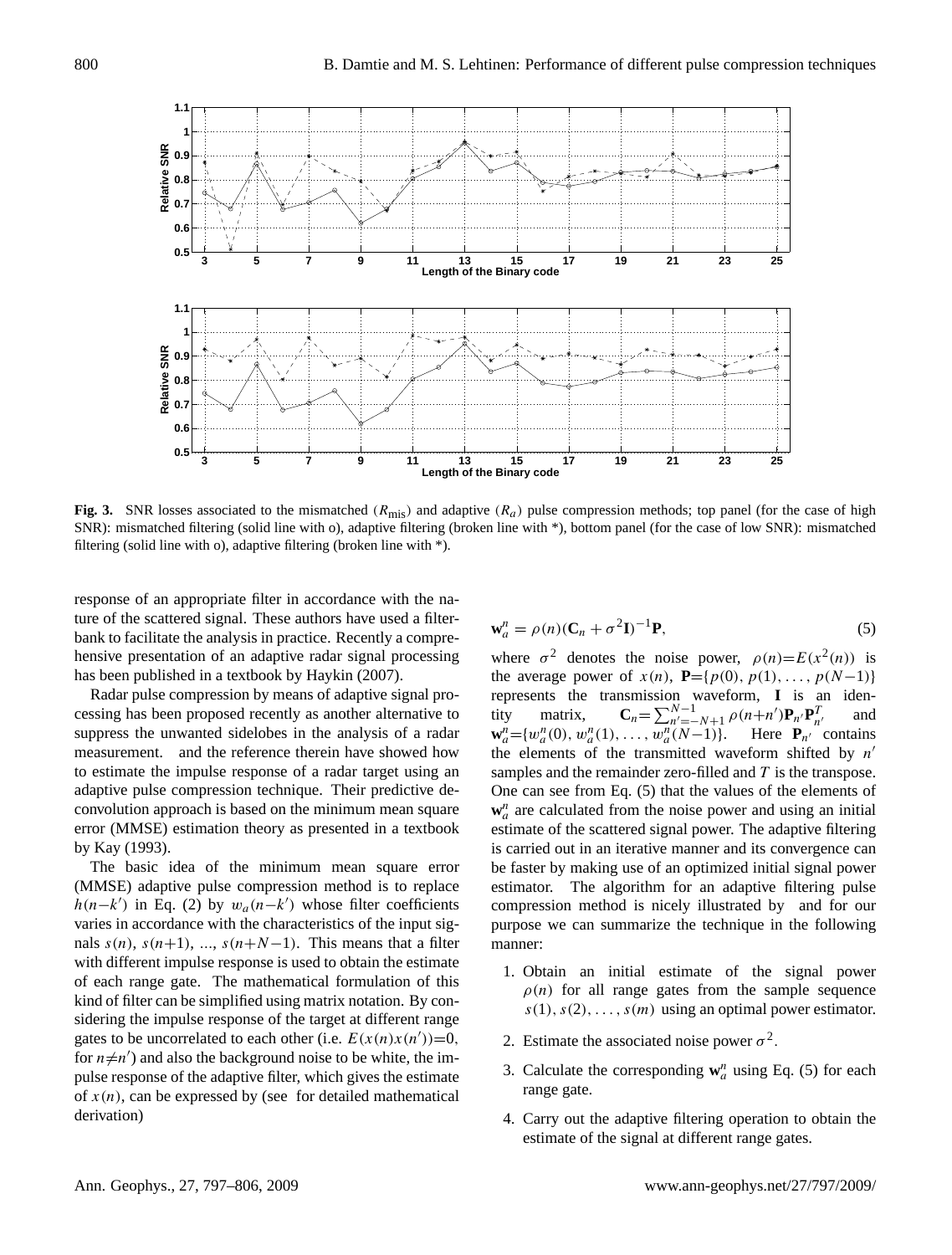

<span id="page-4-0"></span>**Fig. 4.** Bias and variance of different estimators for the case of high SNR; left panel: the bias of the matched filter estimator (solid line with \*), the bias of the mismatched filter estimator (broken line), the bias of the adaptive filter estimator (solid line), right panel: the variance of the matched filter estimator (line with \*), the variance of the mismatched filter estimator (broken line), the variance of the adaptive filter estimator (solid line).

5. Using the output obtained in stage 4, repeat the calculation starting from stage 3 and this process may continue until suitable convergence is obtained.

It is useful for this review to demonstrate the three types of pulse compression methods by simulating a scattering signal from a stationary point like radar target in the presence of white noise. We have simulated the receive signal profile at the output of each pulse compression filter by using a measurement scenario as shown in Fig. [1.](#page-1-1) It is well known that the scattered signal waveform from such a target takes the shape of the transmission pulse with some disturbances by noise. We considered a 13-bit Barker coded transmission in the simulation and the noise power is considered to be 60 dB lower than the signal power (high SNR case).

Decoding the scattered signal using the matched filter yields the result shown in the top panel of Fig. [2,](#page-2-0) which has unwanted sidelobes with magnitude of about 30 dB higher than the background noise power. The magnitude of these sidelobes can even be stronger for some other kinds of less optimal codes including the widely used 5-bit Barker code. The middle and lower panels of Fig. [2](#page-2-0) depict the output waveforms obtained by means of mismatched and adaptive filtering techniques, respectively. One can see that the unwanted sidelobes created in the case of matched filtering have



<span id="page-4-1"></span>**Fig. 5.** Bias and variance of different estimators for the case of low SNR; left panel: the bias of the matched filter estimator (solid line with  $*$ ), the bias of the mismatched filter estimator (broken line), the bias of the adaptive filter estimator (solid line), right panel: the variance of the matched filter estimator (line with \*), the variance of the mismatched filter estimator (broken line), the variance of the adaptive filter estimator (solid line).

been suppressed to the noise level in both cases. The adaptive filtering result was obtained by using two stage iterations and it was found to be enough to get the required convergence. In this investigation we shall implement an adaptive filtering using two stage iterations and found that in most cases it is enough.

# **3** SNR **performance comparison of adaptive and mismatched pulse compression techniques**

We have seen that one may use use an adaptive or a mismatched filter when the effects of the sidelobes in the case of a matched filter is a concern. In this section we investigate which one of these two techniques gives less degradation in the output SNR. It is well know that a matched filter gives the maximum possible output SNR for a stationary point target in the presence of white noise. Thus it is often used as a reference to measure the performance of other types of filters. For example, [Rupretcht and Rupf](#page-9-10) [\(1996\)](#page-9-10) and [Damtie et](#page-9-12) [al.](#page-9-12) [\(2008\)](#page-9-12) have used it as a reference to quantify the performance of different types of radar waveform and filter pairs. A similar approach is used in this work. This means that we carry out the SNR performance comparison of the adaptive and the mismatched pulse compression techniques by calculating the relative output SNR (relative to the output SNR from the corresponding matched filter). This is done by considering a scattered signal from a stationary point target in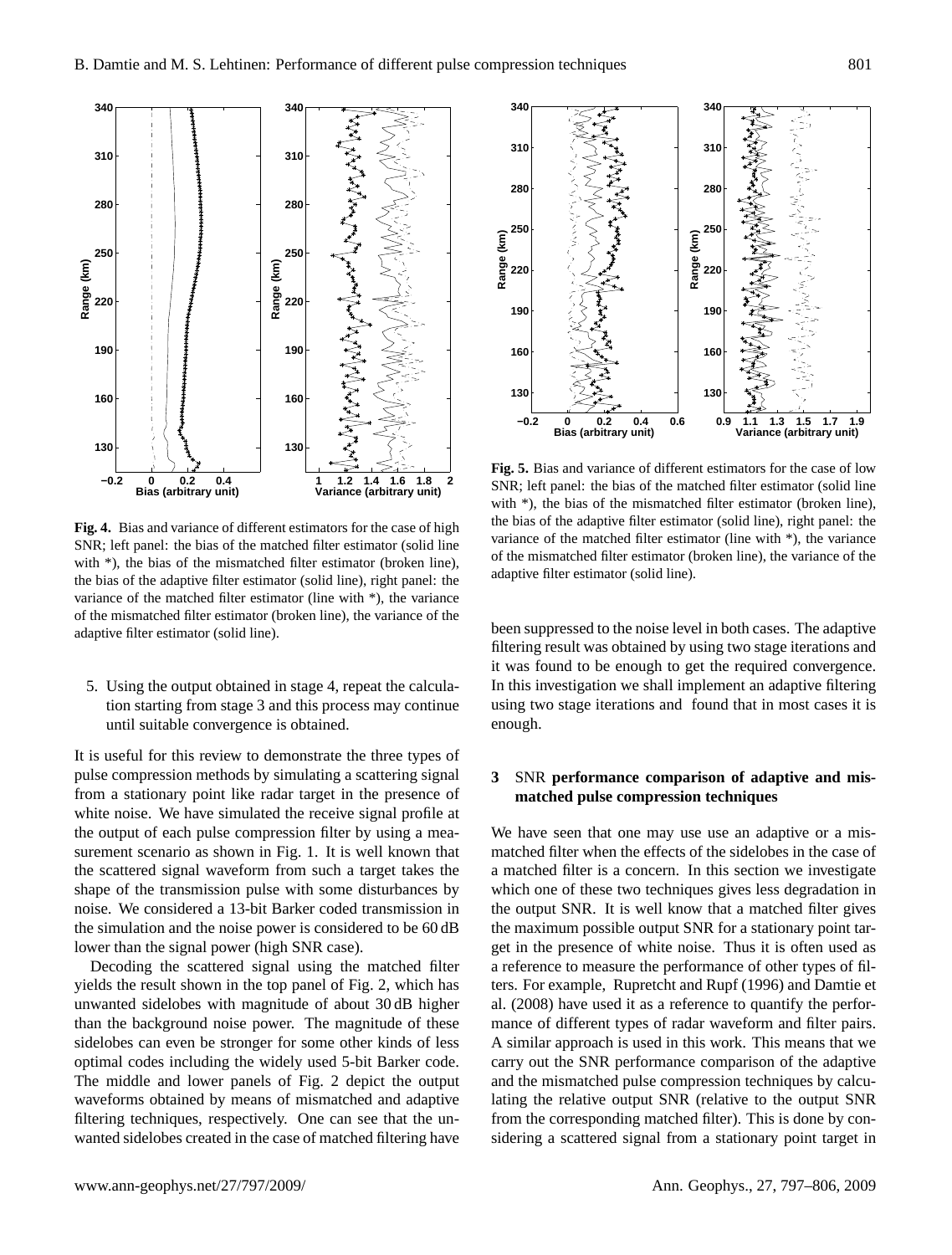

<span id="page-5-0"></span>**Fig. 6.** Illustrations of the sidelobe-free matched filter code; top panel: the sidelobe-free matched filter code, middle panel: the impulse response of the associated matched filter, and bottom panel: the convolution result.

the presence of white noise. Then the ratio of the output SNR from the mismatched or adaptive filter to the corresponding output from the matched filter is calculated at the instant of the point target detection.

This ratio for the case of a mismatched filter with an impulse response of  $\lambda_{\text{mis}}(n)$  is given by (see [Lehtinen et al.](#page-9-11) [\(2004\)](#page-9-11) for details)

$$
R_{\text{mis}} = \sum_{n=0}^{N-1} |h_m(n)|^2 \left( \sum_{n=-\infty}^{\infty} |\lambda_{mis}(n)|^2 \right)^{-1}, \tag{6}
$$

where  $R_{\text{mis}}$  denotes the ratio of the output SNR of a mismatched filter to the corresponding output from a matched filter. Similarly, we can have

$$
R_a = \sum_{n=0}^{N-1} |h_m(n)|^2 \left( \sum_{n=0}^{N-1} |w_a^n(n)|^2 \right)^{-1}, \tag{7}
$$

where  $R_a$  is the ratio of the output SNR of an adaptive filter to that of the corresponding matched filter. We can now investigate the values of  $R_{\text{mis}}$  and  $R_a$  by taking different types of radar waveforms and in the present paper we use the optimal binary phase codes presented in [Damtie et al.](#page-9-12) [\(2008\)](#page-9-12).

The top panel of Fig. [3](#page-3-1) shows the values of  $R_{\text{mis}}$  and  $R_a$ (the SNR losses associated to the adaptive and mismatched filtering methods, respectively) for the case of high SNR and one can see that they in general have similar losses for most of the binary codes. The 4-bit binary code with phase sequence of  $[1, -1, -1, -1]$  has produced the largest degradation in case of adaptive filtering method. Similarly, the performance of these two pulse compression methods for the case of low SNR is portrayed in the bottom panel of Fig. [3](#page-3-1) and in this case the adaptive filtering technique has less SNR losses than that of the mismatched filtering for all the binary sequences investigated in here. For most of the codes adaptive filtering has about 10 percent SNR losses compared to the more than 10 percent SNR losses for the case of mismatched filtering. This means that adaptive filtering technique outperforms mismatched filtering for the case of low SNR. This result is in agreement with the basic principle of an adaptive filter design and that is minimizing both the variance and the bias of the corresponding estimator. It is interesting to see that the 13-bit Barker code is the optimal code in both cases having about 5 percent SNR losses. Also, its performance is not affected appreciably by the level of the input SNR.

#### <span id="page-5-1"></span>**4 Investigations of bias and variance in pulse compression: for the case of ordinary radar waveforms**

We know that there is a bias associated with the matched filter estimate due to the sidelobes. The adaptive filter estimator may be understood as an attempt to minimize the bias of the matched filter with a small degradation in the output SNR. There is no bias in the case of the mismatched filter estimator except the degradation of the output SNR. In this section we carry out numerical investigations to compare the performance the three kinds of pulse compression methods in terms of the bias and variance of the estimator by taking different levels of SNR.

The analysis is carried out by considering an incoherent scatter radar signal from a model ionosphere described by Alcaydé et al. [\(1994\)](#page-8-2) and an arbitrarily chosen 8-bit optimal binary phase transmission waveform with phase sequence  $[1, -1, 1, -1, -1, 1, 1, 1]$ . The receive signal profile at the output of the receiver has been simulated by employing the incoherent scatter radar measurement theory presented in [Lehtinen et al.](#page-9-18) [\(1996\)](#page-9-18). And then all the three pulse compression methods were utilized to estimate the scattered signal imbedded in the white noise.

Figure [4](#page-4-0) shows the bias (left panel) and the variance (right panel) associated to the matched, mismatched and adaptive pulse compression techniques for the case of high SNR. The results clearly portray that the bias of the adaptive filter estimator is less than the corresponding bias of the matched filter estimator. As expected there is no bias associated to the mismatched filter estimator. However, the mismatched filtering technique has produced the largest variance as shown in the left panel. The minimum variance is obtained by means of matched filtering. It is clear to see that the adaptive filtering technique gives some sort of compromised performance between the matched and mismatched filtering methods in terms of bias and variance.

In a similar manner Fig. [5](#page-4-1) portrays the bias (left panel) and the variance (right panel) associated to the matched, mismatched and adaptive pulse compression techniques for the case of low SNR. In this case the adaptive filtering technique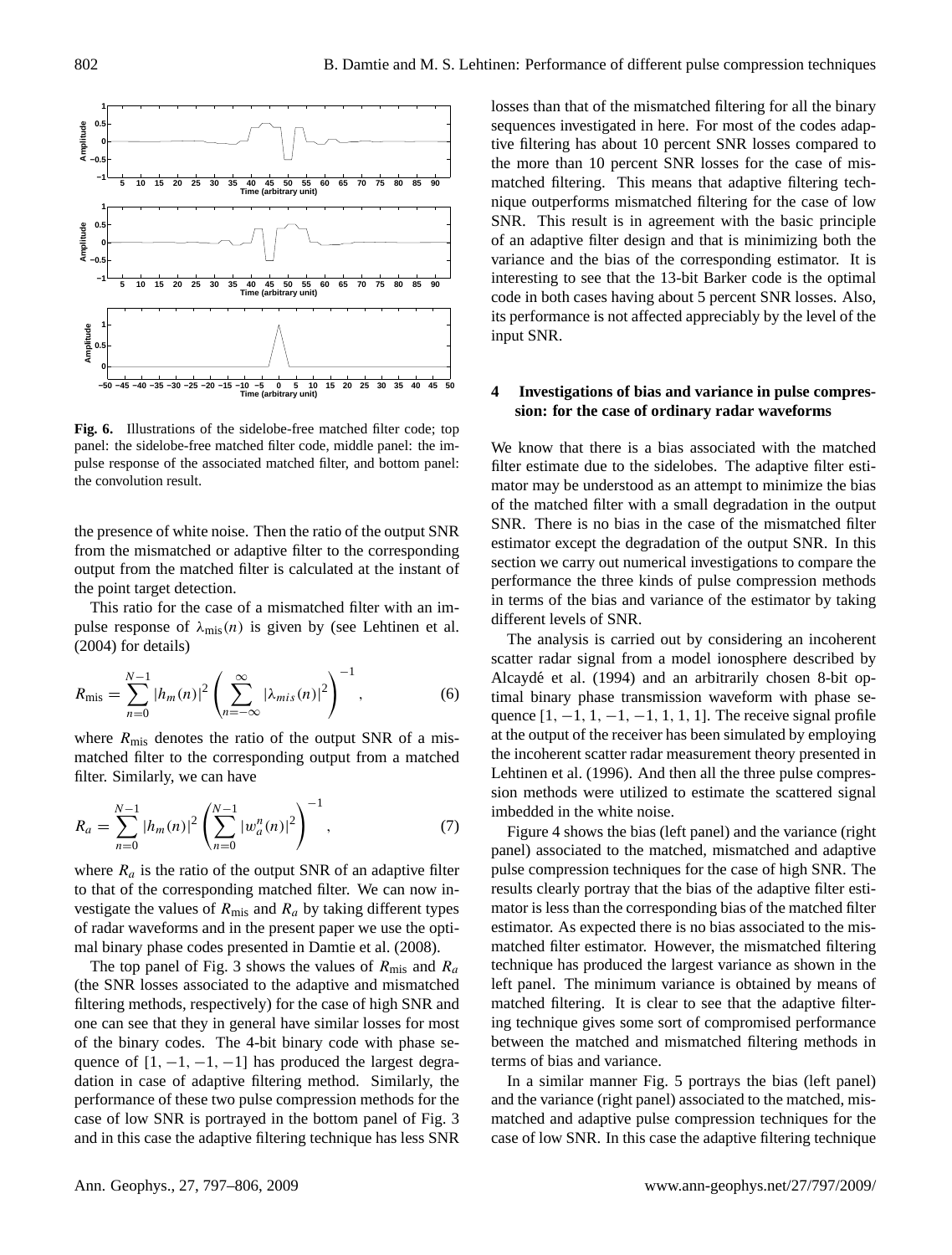

<span id="page-6-0"></span>**Fig. 7.** Bias and variance of different estimators for the case of the sidelobe-free matched filter code (solid line with \*) and the 5-bit Barker code (solid line) for high SNR; left panel: variance of the adaptive filter estimator (top panel), variance of the matched filter estimator (middle panel), and variance of the matched filter estimator (bottom panel); right panel: bias of the adaptive filter estimator (top panel), bias of the matched filter estimator (middle panel), and bias of the mismatched filter estimator (bottom panel).

has significantly reduced the variance of the estimator when compared to that of the mismatched filter estimator. Also, one can see that the associated bias is not very large. Hence, an adaptive filter becomes a very good compromise in this case when one wants to suppress the sidelobes without having large variance.

# **5 Investigations of bias and variance in pulse compression: for the case of sidelobe-free matched filtering codes**

It is shown that the matched pulse compression technique creates the largest bias and the smallest variance when compared with the other two pulse compression methods in both high and low SNR cases. This means that a matched filter that does not create sidelobes is needed to obtain optimal results in terms of both variance and bias. Then one may wonder if it is possible to find codes that do not create sidelobes when they are convolved with the associated matched filter. Such codes will not only eliminate the bias but also give the minimum variance just by using the matched filter. Codes with these properties, which we shall call them here sidelobe-free matched filter codes, have been found recently

and the method of designing these types of codes shall be presented in a separate paper.

Figure [6](#page-5-0) demonstrates the waveform of the sidelobe-free matched filter code (top panel) derived from a 5-bit Barker code, the associate matched filter (middle panel) and the convolution result (bottom panel). One can see that the amplitude of the code in the top panel goes to zero after a certain duration and the output from the matched filter does not contain any sidelobes. This result is exactly the result one will get by means of mismatched filtering as well. In other words the impulse response of the matched and the mismatched filter becomes exactly the same. But what does happen to the impulse response of the corresponding adaptive filters at different range gates for these types of codes? It turned out that the impulse response of the adaptive filter at different range gates also becomes the same as that of the matched filter. This means that the three pulse compression methods merge together.

Numerical investigation similar to the presentation in section [4](#page-5-1) has been carried out using 5-bit Barker code and the sidelobe-free matched filter code derived from it. Figure [7](#page-6-0) shows the variance (left panel) and the bias (right panel) associated to the three types of pulse compression techniques using these two codes for the case of high SNR. One can see that all the three types of pulse compression methods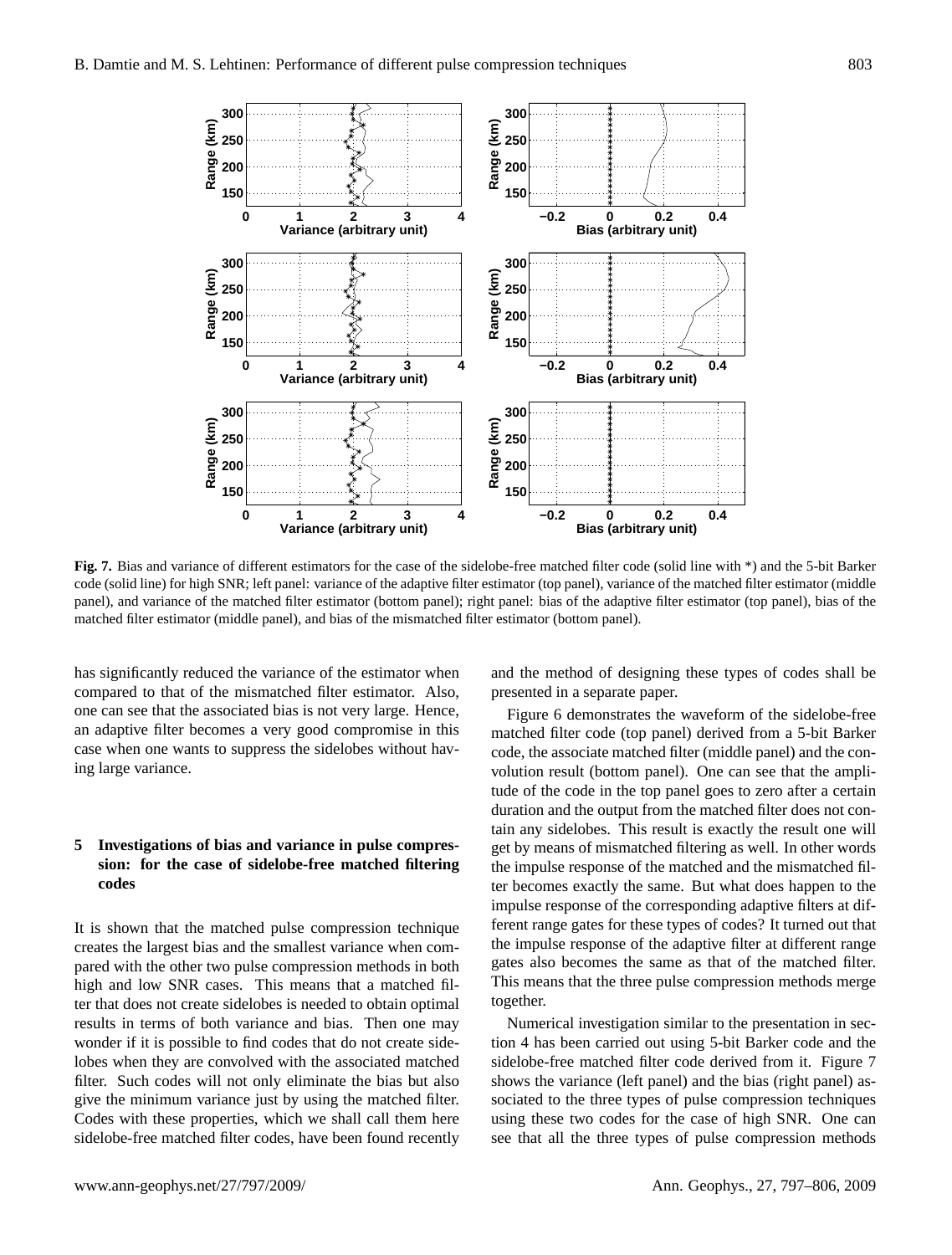

<span id="page-7-0"></span>**Fig. 8.** Bias and variance of different estimators for the case of the sidelobe-free matched filter code (solid line with \*) and the 5 bit Barker code (solid line) for low SNR; left panel: variance of the adaptive filter estimator (top panel), variance of the matched filter estimator (middle panel), and variance of the matched filter estimator (bottom panel); right panel : bias of the adaptive filter estimator (top panel), bias of the matched filter estimator (middle panel), and bias of the mismatched filter estimator (bottom panel).

have the same performance in terms of both bias and variance in the case of the sidelobe-free matched filtering code. Also, they give better performance by using the sidelobefree matched filter code instead of the corresponding ordinary code. Note that due to randomness of the noise amplitude created at different times, we see small fluctuations in the curves. Also, the variance obtained by matched filtering using ordinary code and sidelobe-free matched filter code is not clearly separated. The bias has been eliminated by using all the three filtering methods when one employes the sidelobe-free matched filter code. Regardless of the type of radar waveform and target, there is no bias in the case of mismatched filtering technique. As result the bias curves obtained from the sidelobe-free matched filter code and ordinary code overlap each other and become hard to differentiate as shown in the bottom left panel of Fig. [7.](#page-6-0)

Similar bias and variance performance results are obtained for the case of low SNR as shown in Fig. [8.](#page-7-0) All the three pulse compression methods produce the same variance and there is no bias when the sidelobe-free matched filter code is used even though we see some departure from the exact value due to small integration time. The sidelobe-free matched filter code and the corresponding ordinary 5-bit Barker code yield nearly the same variance in case of matched filtering for both high and low SNR. We can conclude that the sidelobefree matched filter code gives the optimal performance by employing any one of the three pulse compression methods and choice can be made based on computational and implementation simplicity.

# **6 Demonstration of the adaptive filtering method in an incoherent scatter radar measurement**

The signal profile portrayed in the left panel of Fig. [9](#page-8-3) shows simulated incoherent scatter radar measurement obtained by using 13-bit Barker coded transmission and a model iono-sphere described by Alcaydé et al. [\(1994\)](#page-8-2). The signal was intentionally enhanced around 107 km to mimic closely located multiple sporadic-E layers and also around 122 km altitude for stationary point targets. The waveform displayed in the middle panel of Fig. [9](#page-8-3) shows the signal profile at the output of the matched filter. We see two main peaks; the first peak, which is relatively wide, denotes the simulated sporadic-E layer and the second peak around 122 km is from a point target. The sidelobes are also clearly visible in addition to these two main peaks. The main peaks have been cut off to make the horizontal scale suitable for showing the detailed shapes of the sidelobes.

The result from the adaptive filtering method is displayed on the right panel of Fig. [9.](#page-8-3) One can see that the method is capable of discerning a target, which was masked in the case of matched filtering. We now see two clearly separate peaks; the peaks around 105 km show multiple sporadic-E layers and the others around 122 km indicate two point targets. This simple demonstration depicts that the adaptive filtering method can be used when one faces with a problem of separating signals merged together due to the effects of the sidelobes in matched filtering.

#### **7 Conclusions**

Our knowledge of the Earth's ionosphere has been continuously refined based on in-situ and ground-based measurements. An incoherent scatter radar is one of the most valuable ground-based instruments that has been used extensively for such purpose. It can measure different ionospheric parameters. As result significant efforts have gone into the development of an incoherent scatter radar data acquisition and analysis methods. Initially hardware based data analysis techniques have been replaced by means of software and thereby providing a very flexible environment to implement different modulation schemes and signal processing methods. It is now very common to carry out an incoherent scatter radar signal processing via software instead of using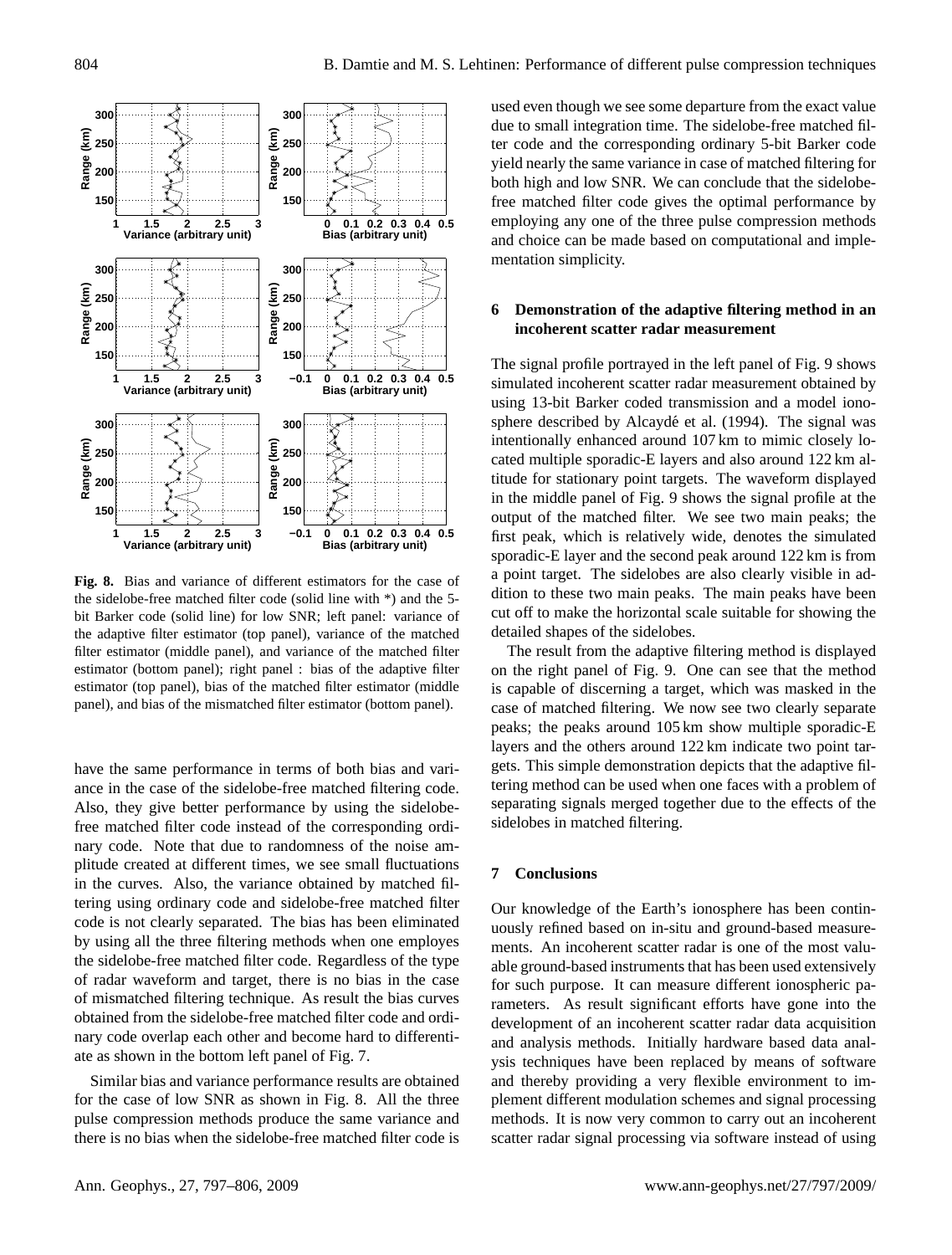

<span id="page-8-3"></span>**Fig. 9.** Demonstration of the adaptive filtering method in the case of an incoherent scatter measurement (left panel: simulated receive signal profile using 13-bit Barker code transmission, middle panel: output signal from the matched filter, right panel: output signal from the adaptive filter).

specialized hardware. This is done by taking the IF stage of the received signal into a system that can be used as a down converter, a low pass filter, an AD converter, a quadrature detector and carry out the sampling and store the resulting samples on hard disk as described in [Lehtinen et al.](#page-9-7) [\(2002\)](#page-9-7), for example. A similar data acquisition system has been also published by [Holt et al.](#page-9-19) [\(2000\)](#page-9-19).

The raw data collected in this manner can be analyzed in various manner. For example, a combination of mismatched filtering and lag profile inversion [\(Damtie et al.,](#page-9-20) [2004\)](#page-9-20) have been used to improve the estimate of an incoherent scatter radar signal. These methods have their pros and cons. The mismatched filtering technique has a small degradation in SNR when compared to the matched filtering method as we have shown. Recently the adaptive filtering method has been proposed as another alternative for radar pulse compression.

In this paper we have compared the performance of the matched, mismatched and adaptive pulse compression methods by using different kinds of optimal codes at various levels of input SNR. We have found that the SNR losses associated to a mismatched filter is greater than an adaptive filter for the case of low SNR input. However, for the case of high SNR these two sidelobe free pulse compression methods cause similar degradation in the output signal. An adaptive filter estimator was found to be a compromise between the matched and mismatched filter estimators when one measures its performance in terms of the associated variance and

bias. The impulse response of a matched, mismatched and an adaptive filter turned out to be exactly the same for the case of sidelobe-free matched filter codes for both high and low SNR. As a result it is shown that all the three pulse compression methods have same performance in terms of both variance and bias. In addition, they were found to have better performance when one employs sidelobe-free matched filter code instead of the corresponding ordinary code.

*Acknowledgements.* This work was supported by the Academy of Finland (application number 213476, Finnish Programme for Centres of Excellence in Research 2006-2011).

Topical Editor M. Pinnock thanks J. Holt and another anonymous referee for their help in evaluating this paper.

#### **References**

- <span id="page-8-2"></span>Alcayde, D., Blelly, P.-L., and Lilensten, J.: GIVEME, "General ´ Ionopshere Visualization and Extraction from a Model for the Eiscat Svalbard Radar", Eiscat Technical Note, 94/52, EISCAT Scientific Association, Kiruna, Sweden, 1994.
- <span id="page-8-0"></span>Barker, R. H.: Group synchronizing of binary digital systems:, in: Communications Theory, edited by: Jackson, W., Academic, New York, 273–287, 1953.
- Blunt, S. D. and Gerlach, K.: Adaptive Pulse Compression via MMSE Estimation, IEEE Trans. Aerospace and Electronic Systems., 42, 572–584, 2006.
- <span id="page-8-1"></span>Clarkson, P. M.: Optimal and adaptive signal processing, CRC Press, Inc., Florida, 1993.